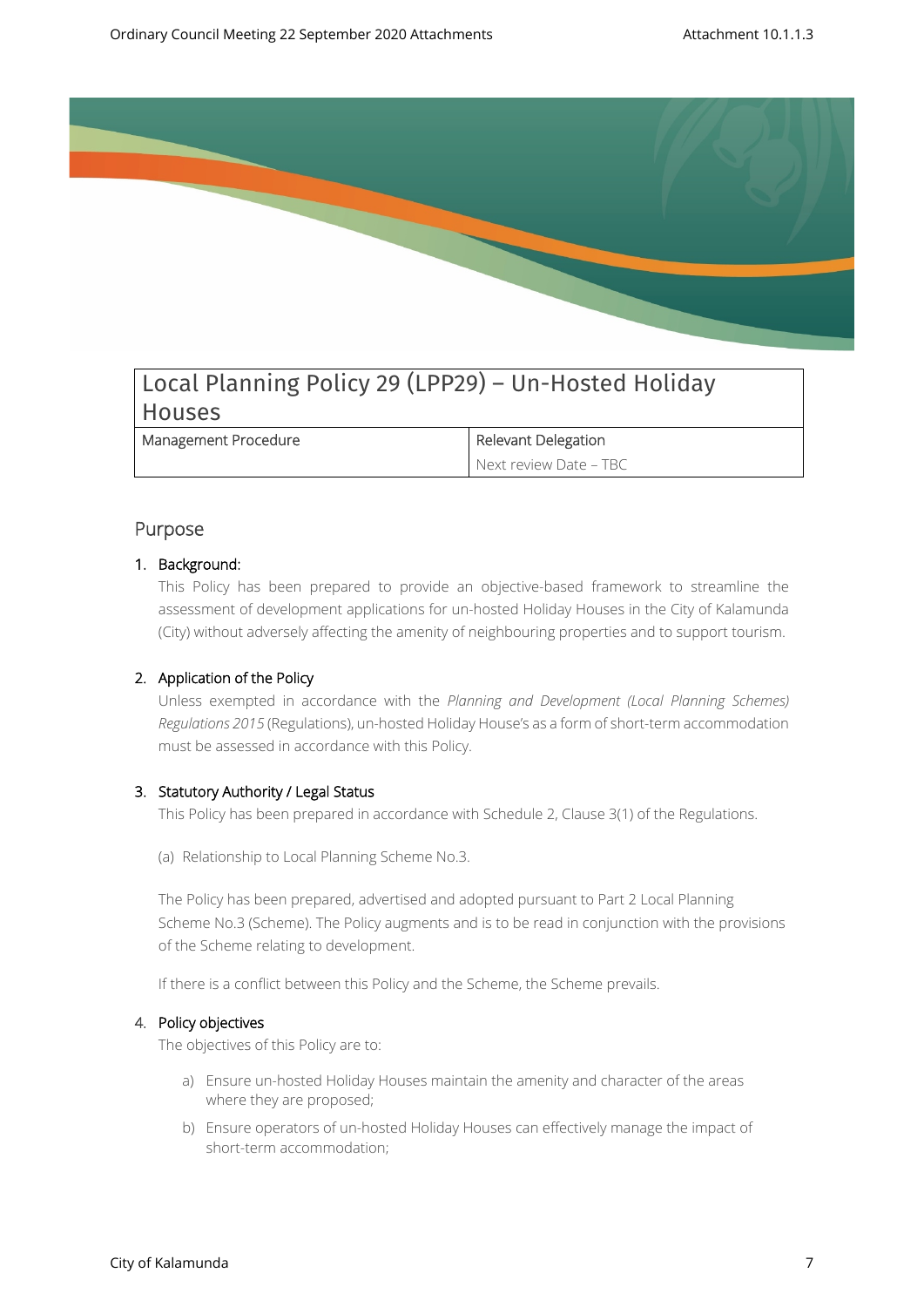

- c) Ensure un-hosted Holiday Houses are effectively serviced in areas where reticulated sewer connection is not available; and
- d) Streamline the assessment process for un-hosted Holiday Houses.

#### **5. Definitions**

**Tourist Development** - means a building, or a group of buildings forming a complex, other than a bed and breakfast, a caravan park or holiday accommodation, used to provide –

- i) Short term accommodation for guests; and
- ii) Onsite facilities for the use of guests; and
- iii) Facilities for the management of the development.

**Short-Term Accommodation** – means temporary accommodation provided either continuously or from time to time, with no guest accommodated for periods totalling more than three (3) months in any 12-month period.

**Holiday Accommodation** - means two or more dwellings on one lot used to provide short term accommodation for persons other than the owner of the lot.

**Holiday House** - means a single or ancillary dwelling on one lot used to provide short term accommodation but does not include a bed and breakfast.

**Hosted** – refers to any type of short-term accommodation where the occupiers of the accommodation are accompanied by a caretaker or manager residing on the same site during times of operation.

**Unhosted** – refers to any type of short-term accommodation where only the occupiers of the accommodation reside on the site during times of operation.

**Shared Access** – when the primary vehicle access to a site occurs via an access with shared access rights, such as common property, right of way, or similar.

**Operational Management Plan** – means a management plan prepared by an applicant to the satisfaction of the City, that demonstrates the mitigation measures to be taken by the applicant to ensure the objectives of the Holiday Houses Local Planning Policy are achieved.

#### **6. Policy Statement**

#### **6.1 Existing Amenity**

Development Applications must demonstrate acceptable impact with regard to:

- a) Maintenance of existing streetscape. Sites which propose parking on the verge or road pavement are not able to demonstrate acceptable impact;
- b) The generation of traffic. Sites which require access via a shared access are not able to demonstrate acceptable impact;
- c) Noise and antisocial behaviour. Short Term Accommodation proposals which do not include an Operational Management Plan are not able to demonstrate acceptable impact; and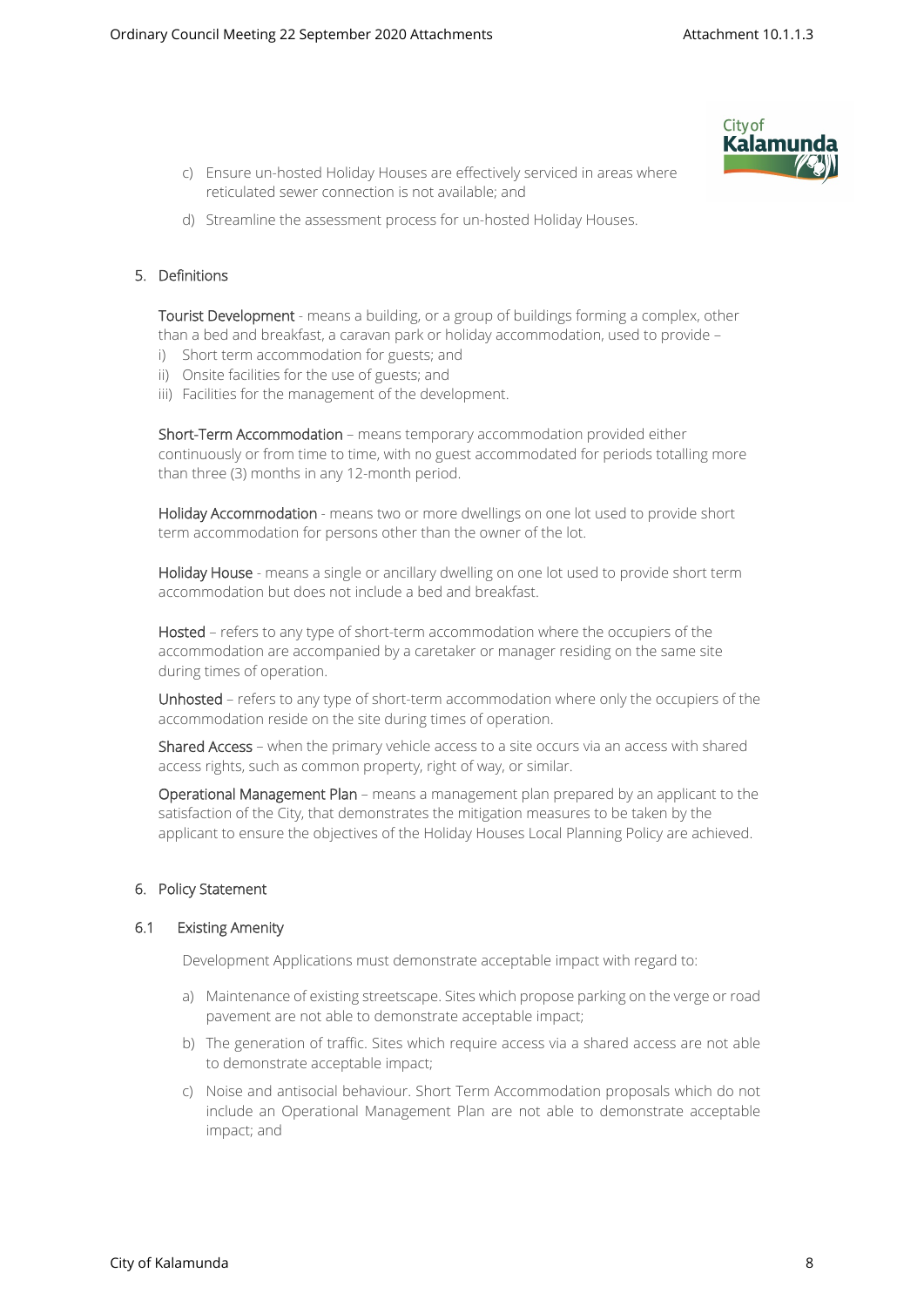- **City of** Kalamuı
- d) Scale. Sites which propose more than two adults per bedroom are not able to demonstrate acceptable impact\*.

\* Excludes infants and babies.

#### **6.2 Operational Management Plan**

Operational Management Plans must demonstrate acceptable management practices regard to:

- a) Occupant Code of Conduct;
- b) Application of Noise Mitigation Measures;
- c) Complaint Management Procedure;
- d) Parking Management Plan; and
- e) Any reasonable planning matters as determined by the City of Kalamunda.

#### **6.3 General Development Provisions**

Applications for un-hosted Holiday Homes will be subject to the general development provisions below, to the extent that they relate to the development proposed.

- a) Approval for un-hosted Holiday Homes may be granted for an initial period of 12 months only. At the conclusion of the 12-month period, the approval will lapse and have no further effect. To continue the use of the site for un-hosted holiday house accommodation, the applicant will be required to make a new application to the City. The City's assessment of the new application, the City will have regard to the following:
	- i. The applicant's compliance with respect to Clause 6.1 and 6.2 of the Policy;
	- ii. Valid complaints received during the initial 12 months of operation;
	- iii. Any other matters relevant to maintaining the amenity and character of the locality where the un-hosted holiday house is proposed.

If the City is satisfied that the applicant has demonstrated compliance with Clause 6.1 and 6.2 of the Policy, then the City may issue temporary approval for a further 5-year period. At the conclusion of this period, the approval shall lapse and have no further effect, requiring the applicant to resubmit for approval. This process will continue every 5 years to ensure Clauses 6.1 and 6.2 of the Policy are adhered to.

b) Due to the detailed management measures required to operate an un-hosted holiday house in accordance with this Policy, approvals for an un-hosted Holiday House will be personal to the applicant only and will not run with the land. A change in land ownership will extinguish the remaining time period of any existing approval.

## **6.3 Additional Information**

Additional information may be required to support an application for a Holiday House in circumstances where the site is constrained.